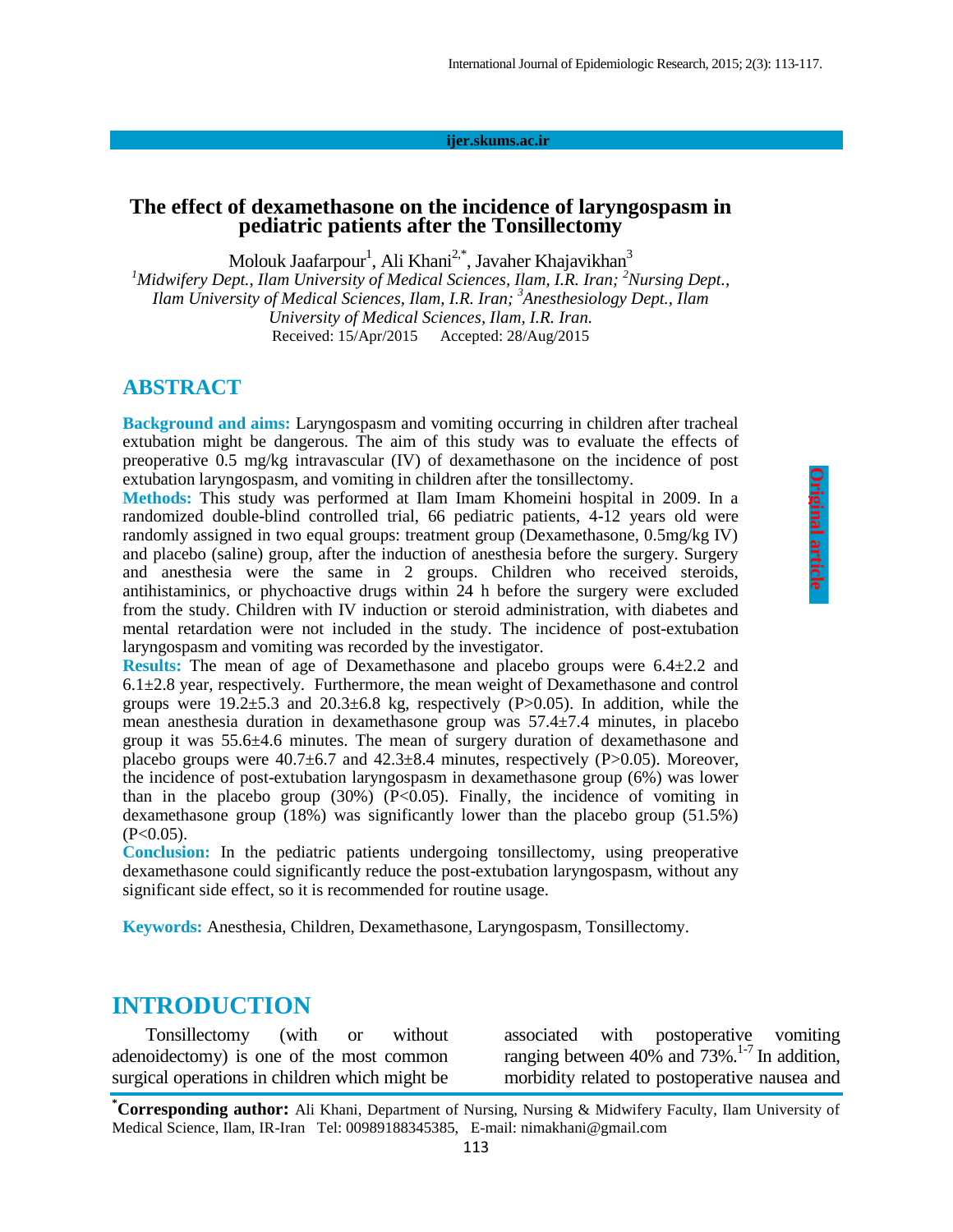vomiting (PONV), pain, poor oral intake, dehydration and fever is a challenge for children undergoing tonsillectomy in ambulatory setting. $2,4$ The delay in postoperative oral fluid intake as well as inadequate oral feeding due to the nausea, vomiting and pain, may prolong the discharge period, and also may increase dehydration risk in the early or late postoperative period. $2.7$ Moreover, laryngospasm after tracheal extubation could be an emergency in pediatrics general anesthesia with various occurrence in different studies about 0.8-  $23.8\%$ <sup>1</sup> In fact, it is a potentially life threatening issue and may be associated with bronchospasm, hypoxia, arrhythmias, pulmonary aspiration, ventilatory insufficiency and cardiac arrest.<sup>8,10</sup> Several methods have been used to prevent post extubation laryngospasm but the choice of technique remains controversial. The examples of such methods may include: using  $acupuncture<sup>11</sup>$  topical and parenteral Lidocaine, $8$  Propofol,<sup>10</sup> and intravenous nitroglycerin.<sup>9</sup>

Dexamethasone and other steroid preparations have been used to minimize tissue injury and edema and some related morbidity, such as pain, fever and poor oral intake in children undergoing tonsillectomy.<sup>2</sup> Dexamethasone could have no side effect when is used as a single injection with a low cost and a prolonged biological half-life of 36 to 48 hours. In addition, it has combined antiemetic and anti-inflammatory effects which may decline the postoperative edema, and subsequently may improve oral intake after tonsillectomy.<sup>1</sup>

The effect of dexamethasone in tonsillectomy-associated PONV, pain and oral intake is not completely known. Anaesthesiologists and otolaryngologists are seeking the methods to minimize this problem, especially in operation room.<sup>2</sup> Therefore, due to the lack of comprehensive studies in this field, and because of the importance and high

occurrence of Laryngospasm and vomiting in pediatrics, the aim of this study was to assess the effects of 0.5 mg/kg i.v. of dexamethasone given after the induction of anesthesia on post extubation Laryngospasm and vomiting in pediatric patients undergoing tonsillectomy with or without adenoidectomy.

# **METHODS**

This was an experimental study at the Ilam Imam Khomeini hospital, located in west of Iran in 2009. After obtaining the approval from institutional review board and informed written consent from the parents, 66 patients, 4-12 years old, undergoing tonsillectomy, with or without adenoidectomy, were enrolled in the study in two equal groups: Dexamethasone and placebo groups.

The study was a randomized doubleblinded design. Children who received steroids, antihistaminics, or psychoactive drugs within 24 hours before surgery were excluded from the study. Additionally, children in whom IV induction was indicated or steroid administration was contraindicated, and patients with diabetes and mental retardation were not included in the study. Oral intake was stopped 8 hours and clear fluids were stopped 4 hours preoperatively.<sup>1,2</sup>

After establishing standard monitoring, general anesthesia was induced using halothane and a gas mixture of 50% nitrous oxide and oxygen. Each child received fentanyl 1 µg/kg before the surgery. Dexamethasone 0.5 mg/kg (Dexamethasone group) or an equal volume of saline (placebo group) was administered IV in a randomized double-blind fashion after the induction of anesthesia before the surgery. Randomization was done by a computer-generated number table. Surgery and anesthesia condition in two groups were the same. Ages, weight, surgery time, anesthesia time, incidence of postextubation laryngospasm, were documented for each patient.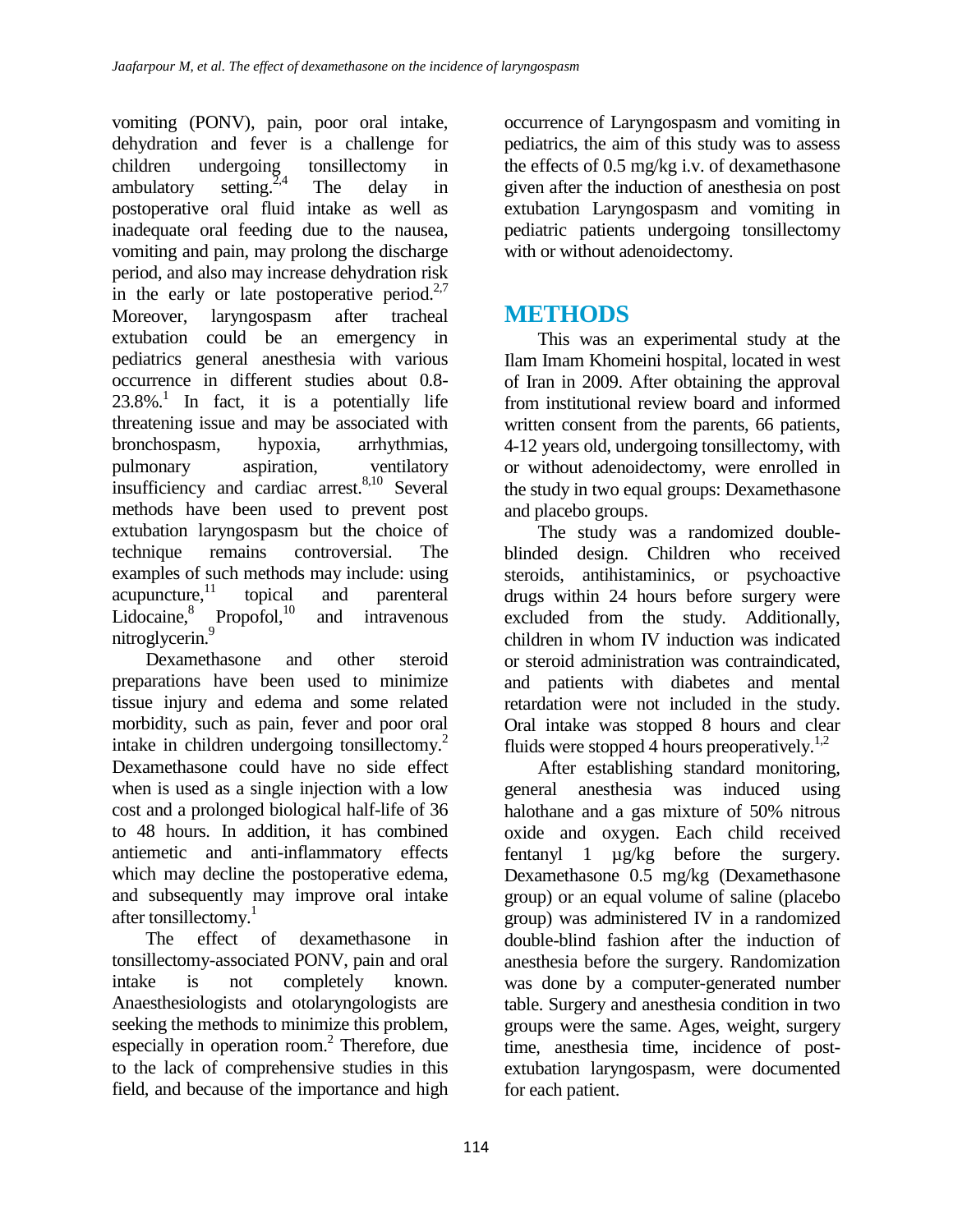Laryngospasm was defined as a condition occurring within 2 minutes of extubation, characterized by the following findings: Stridor on inspiration; total closure of the vocal cords, i.e. silence with no air movement; cyanosis.<sup>8</sup>

Children who were diagnosed with developed laryngospasm were immediately treated with jaw thrust to maintain airway patency and controlled ventilation with a bag and mask with 100% oxygen. The vomiting was clearly observed in patients in the post anaesthesia care unit. The incidence of vomiting was recorded by nurses in the postanesthesia care ward. The data was analysed using the statistical software SPSS, applying descriptive statistics, Student t-test, Mann-

Whitney test,  $\chi^2$  or Fisher's exact tests. P less than 0.05 was considered as significant.

### **RESULTS**

None of 66 enrolled patients was withdrawn. Baseline patient's characteristics and duration of surgery and anesthesia are shown in Table 1. Demographic and duration of anesthesia and operation were not significantly different between the two groups (Table 1).

The incidence of post extubation laryngospasm in dexamethasone group (6%) was lower than that in the placebo group  $(30\%)$  (P<0.05). In addition, the incidence of vomiting in dexamethasone group (18%) was significantly lower than the placebo group  $(51.5\%)$  (P<0.05) (Table 2).

| <b>Characteristics</b>       | <b>Treatment group</b> |                |                |
|------------------------------|------------------------|----------------|----------------|
|                              | Dexamethasone          | Placebo        | P-value        |
|                              | $(n=33)$               | $(n=33)$       |                |
| Age (years)                  | $6.4 + 2.2$            | $6.1 \pm 2.8$  | >0.05          |
| Weight (kg)                  | $19.2 + 5.3$           | $20.3 \pm 6.8$ | >0.05          |
| Sex(F/M)                     | 18/15                  | 16/17          | >0.05          |
| Duration of surgery (min)    | $40.7 + 6.7$           | $42.3 \pm 8.4$ | >0.05          |
| Duration of anesthesia (min) | $574 + 74$             | 55.6 $+4.8$    | $\approx$ 0.05 |

**Table 1:** Patient characteristics

| $\mathbf{W}$ $\mathbf{U}$ $\mathbf{L}$ $\mathbf{H}$ $\mathbf{W}$ $\mathbf{L}$ | 1, 2, 4, 7, 7, 7 | 40.J±0.O       | <i>_</i> |
|-------------------------------------------------------------------------------|------------------|----------------|----------|
| Sex (F/M)                                                                     | 18/15            | 16/17          | >0.05    |
| Duration of surgery (min)                                                     | $40.7 \pm 6.7$   | $42.3 \pm 8.4$ | >0.05    |
| Duration of anesthesia (min)                                                  | $57.4 + 7.4$     | $55.6 + 4.8$   | >0.05    |
|                                                                               |                  |                |          |
|                                                                               |                  |                |          |
| <b>Table 2:</b> Frequency and incidence of laryngospasm and vomiting          |                  |                |          |
|                                                                               |                  |                |          |

|                         | <b>Treatment group</b> |              |         |
|-------------------------|------------------------|--------------|---------|
| <b>Characteristics</b>  | Dexamethasone          | Placebo      | P-value |
|                         | $(n=33)$               | $(n=33)$     |         |
| Laryngospasm $[n (\%)]$ | 2(6%)                  | $10(30\%)$   | < 0.05  |
| Vomiting $[n (\%)]$     | 6(18%)                 | $17(51.5\%)$ | < 0.05  |

### **DISCUSSION**

Dexamethasone 0.5 mg/kg IV application after the induction of anesthesia in children undergoing tonsillectomy with or without adenoidectomy could significantly decline the incidence of post extubation laryngospasm and vomiting.

Several methods have been used to prevent post extubation laryngospasm and vomiting but the choosing the best technique remains controversial.<sup>11</sup> Baraka reported that intravenous Lignocaine may prevent extubation laryngospasm. <sup>12</sup> However, Leicht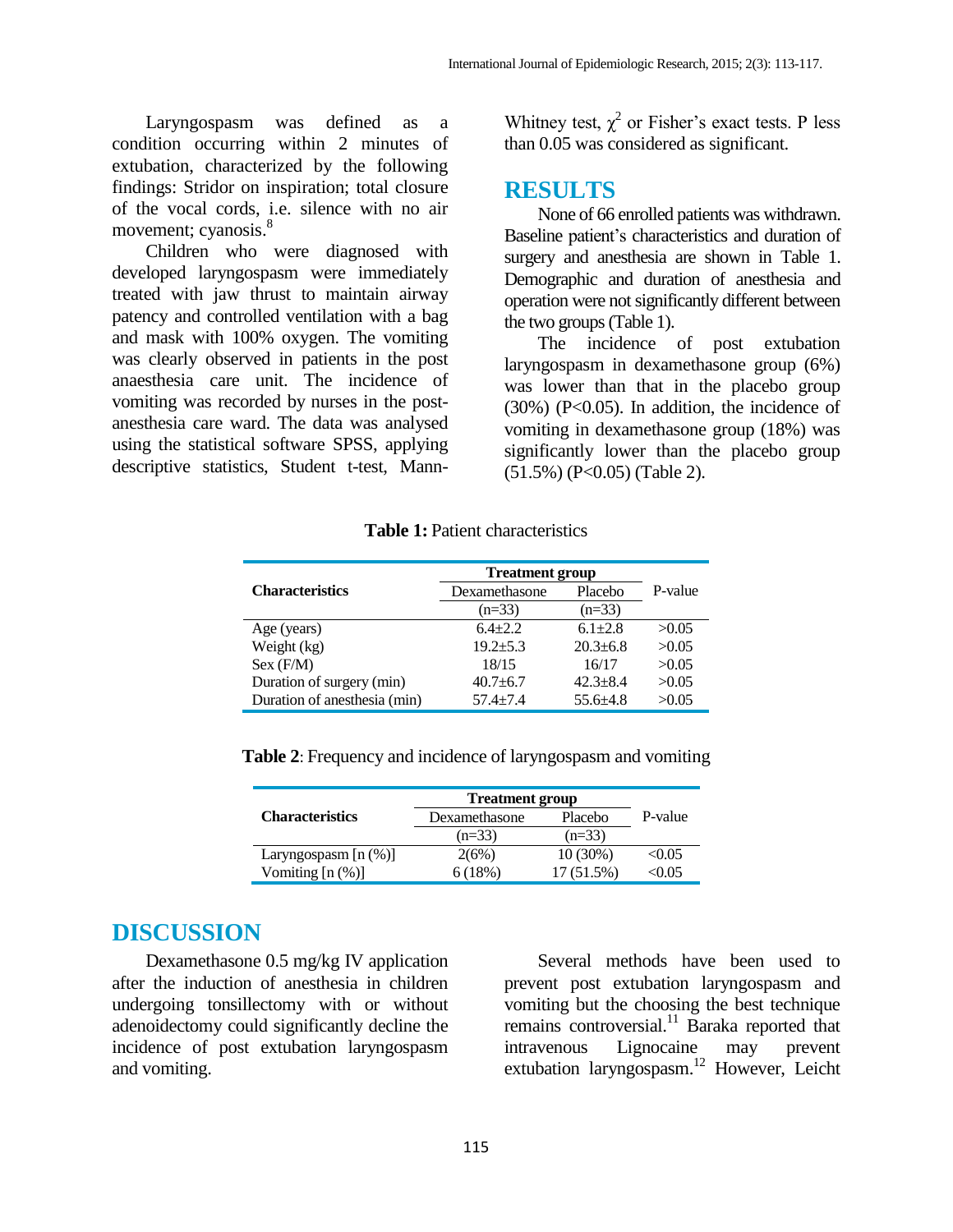and colleagues showed that Lignocaine cannot always prevent from that. $^{13}$ 

Although some studies failed to show any significant effect of dexamethasone on the incidence of post extubation laryngospasm, there have been quite a number of randomized controlled studies revealing a decrease in vomiting and laryngospasm incidence.<sup>7</sup> Aouad and colleagues found that the vomiting incidence in patients undergoing tonsillectomy or adenotonsillectomy and in those who were administered 0.5 mg/kg of dexamethasone preoperatively was 10% but 30% in the placebo group  $(P<0.05)$ .<sup>14</sup> In a similar study, Elhakim and colleagues demonstrated that the vomiting incidence was 30% and 56% in treatment and placebo groups, respectively (P<0.05). <sup>14</sup> In a meta-analysis of eight published studies, Steward reported that in patients undergoing tonsillectomy, preoperative dexamethasone decreased the vomiting incidence two times and improved the oral intake of clear fluids and a soft diet within the first 24 hours when compared with the placebo group. $15$ 

Furthermore, anaesthetized extubation has been used to prevent from laryngospasm but Patel and colleagues reported that there was no difference in the incidence of laryngospasm between groups of patients undergoing awake and anaesthetized extubation. <sup>16</sup> In addition, steroids is used for treatment of croup.<sup>17,18</sup> For example, Lee and colleagues reported that acupuncture prevents from laryngospasm and is used for treatment of the after extubation in pediatric anaesthesia.<sup>11</sup>

In the present study, the administration of preoperative dexamethasone at a dose of 0.5 mg/kg in patients undergoing tonsillectomy with or without adenoidectomy with sharp dissection technique was associated with reduction of post-extubation laryngospasm and vomiting. These results may be attributed to the anti-inflammatory effect produced by dexamethasone, which may reduce local edema and pain.<sup>7</sup>

Laryngospasm is a prolonged glottic closure in response to intense or supraglottic stimulation; in fact, it can be elicited by repetitive supralaryngeal nerve stimulation and might be depressed by barbiturate and hypoventilation.<sup>11</sup> The incidence of laryangospasm in the placebo group in our study was 30% which is almost similar to that reported by Leicht, $^{13}$  and Lee.<sup>11</sup> In the group whom was received dexamethasone, the incidence of laryngospasm was significantly lower of 6%. Complications from corticosteroids therapy, such as an increased rate of infection, peptic ulceration, and adrenal suppression, are usually related to its long term use. The risks of steroid therapy within 24 hours are negligible.<sup>1,2,7</sup>

## **CONCLUSION**

In conclusion, our results showed that the use of dexamethasone 0.5 mg/kg IV after the induction of anesthesia in children undergoing tonsillectomy with or without adenoidectomy could significantly decrease the incidence of post extubation laryngospasm and vomiting.

### **CONFLICT OF INTEREST**

The authors declare that they have no conflict of interests.

## **ACKNOWLEDGMENT**

This study was supported by the Ilam University of Medical Sciences. We thank Ilam University of Medical Sciences, participants, coordinators, and data reviewers who assisted in this study.

### **REFERENCES**

1. Aouad MT, Siddik SS, Rizk LB, Zaytoun GM, Baraka AS. The effect of dexamethasone on postoperative vomiting after tonsillectomy. Anesth Analg. 2001; 92(3): 636-40.